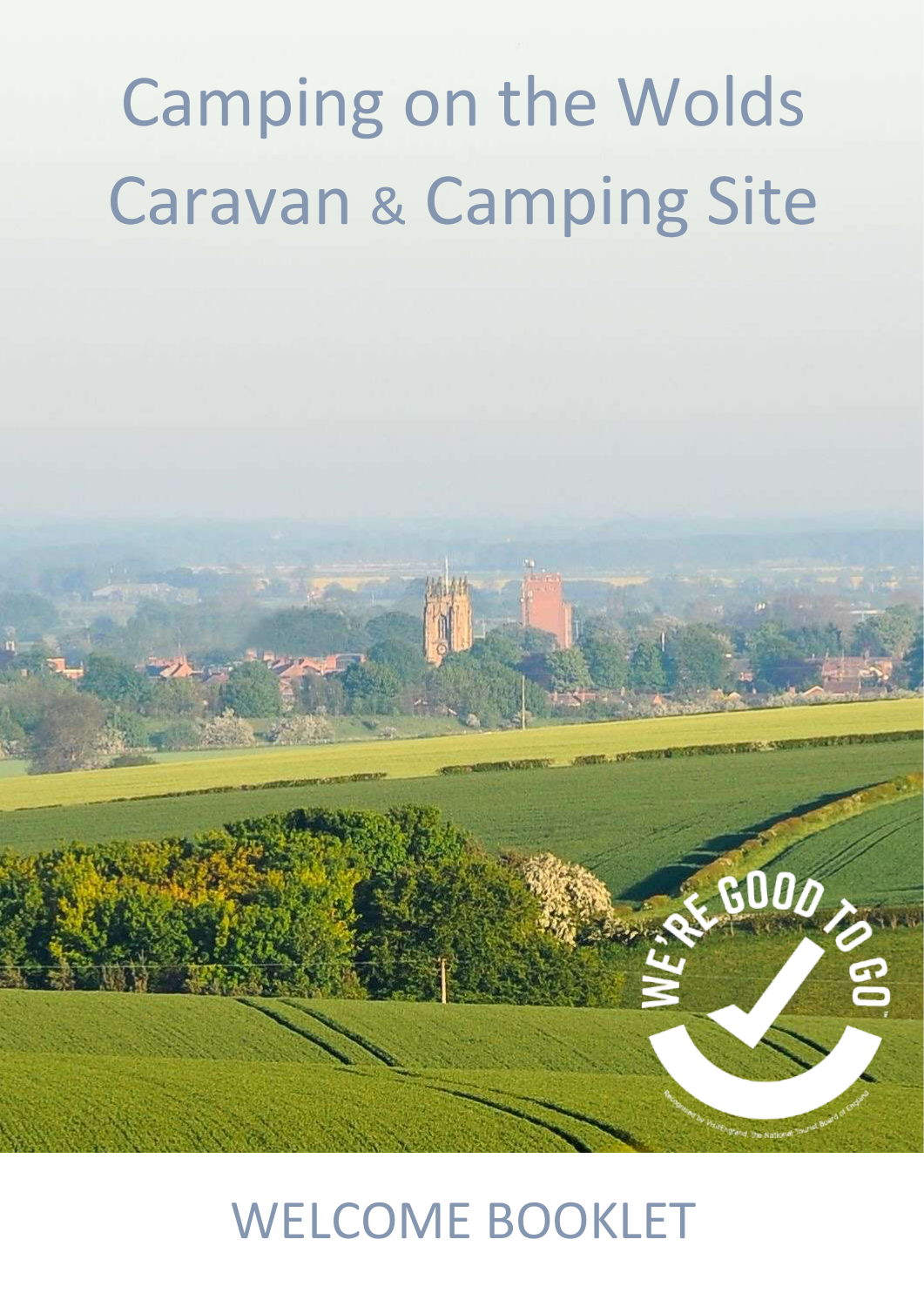## ABOUT US

Welcome to the rolling hills of the East Riding of Yorkshire Wolds, the site sits at the heart of the county and we wish you a relaxing stay whilst with us.

This booklet is designed to help you plan your break away to make it as enjoyable as possible.

In the following pages you will find answers to most of your questions and will also find lots of attractions to visit whilst you are with us.

On arrival you will be met by one of our wardens who will locate your pitch for the duration of your stay, our wardens are available on site from 9am to 6.00pm. The team are based adjacent to the main cabin and are on call for emergencies outside of these times.

## Useful Telephone Number

| Out of hours site number               | 07444890461  |
|----------------------------------------|--------------|
| <b>Cranwell Street Doctors Surgery</b> | 01377 243055 |
| <b>Park Doctors Surgery</b>            | 01377 272747 |
| <b>NHS Non-Emergency Services</b>      | 101          |
| <b>Humberside Police Non Emergency</b> | 111          |
| <b>Orange Tree Dental Practise</b>     | 01377 252206 |
| <b>Exchange Street Dental Practise</b> | 01377 241050 |
| <b>Aldgate Veterinary Practise</b>     | 01377 252087 |
| <b>West-gate Clinic of Osteopathy</b>  | 01377 256835 |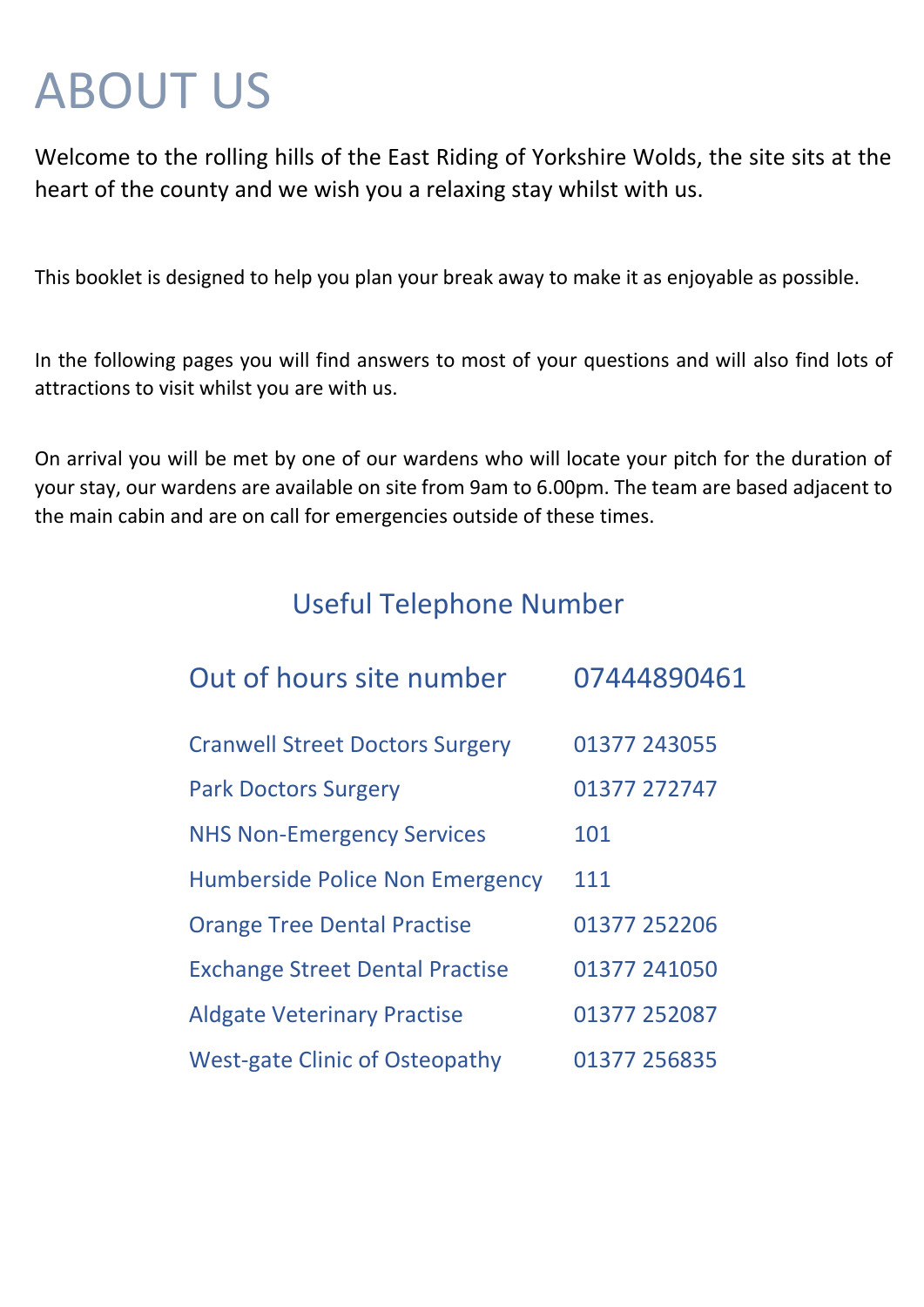## FREQUENTLY ASKED QUESTIONS

## Where is the site located?

Situated on the A614 on the south western edge of Driffield, based on the Driffield Showground.

## How do I get to the site?

Aim for the town of Driffield, YO25 9DN, follow the brown tourist signs for Driffield Showground on the outskirts of the town directly to our main entrance.

### When will the site be open?

The site opens on the 21<sup>st</sup> May and runs through until the 4th October.

## What time can I check in and depart?

You can check in after 1pm and before 8pm on your day of arrival, all departures are by 12pm.

### Are the toilet and shower blocks open?

Yes, all facilities are available, although we ask all those with their own facilities to use them as much as possible. We have taken precautions (SUBJECT TO COVID RESTRICTIONS)

## Do we have any electric hook ups?

There is a limited number of electric available on site.

## I'm camping and want to wash my pots after cooking, is this possible?

Yes, we have hot water potwash set up next to the main toilet shower block.

### Will I be expected to still socially distance whilst on site?

Yes, absolutely, please follow the signage around the site and follow the latest government guidance.

## Is there WIFI available on site?

There is no WIFI cover on site, but the site does have good 4G coverage for most networks.

### Is there chemical waste disposal points on site?

Yes, there are two tipping points on the site. these will be highlighted with signage.

## Are barbecues allowed?

Yes, barbecues are allowed, please do not site the barbecue directly on the ground and please finish barbecuing before 9pm.

### Is the site secure over night?

Yes, the main gates are secured at 10.30pm. There is pedestrian access via the main gate at all times with a car park to leave your vehicle in after this time.

### Do you allow group booking?

We are a family friendly site so do not allow large group bookings.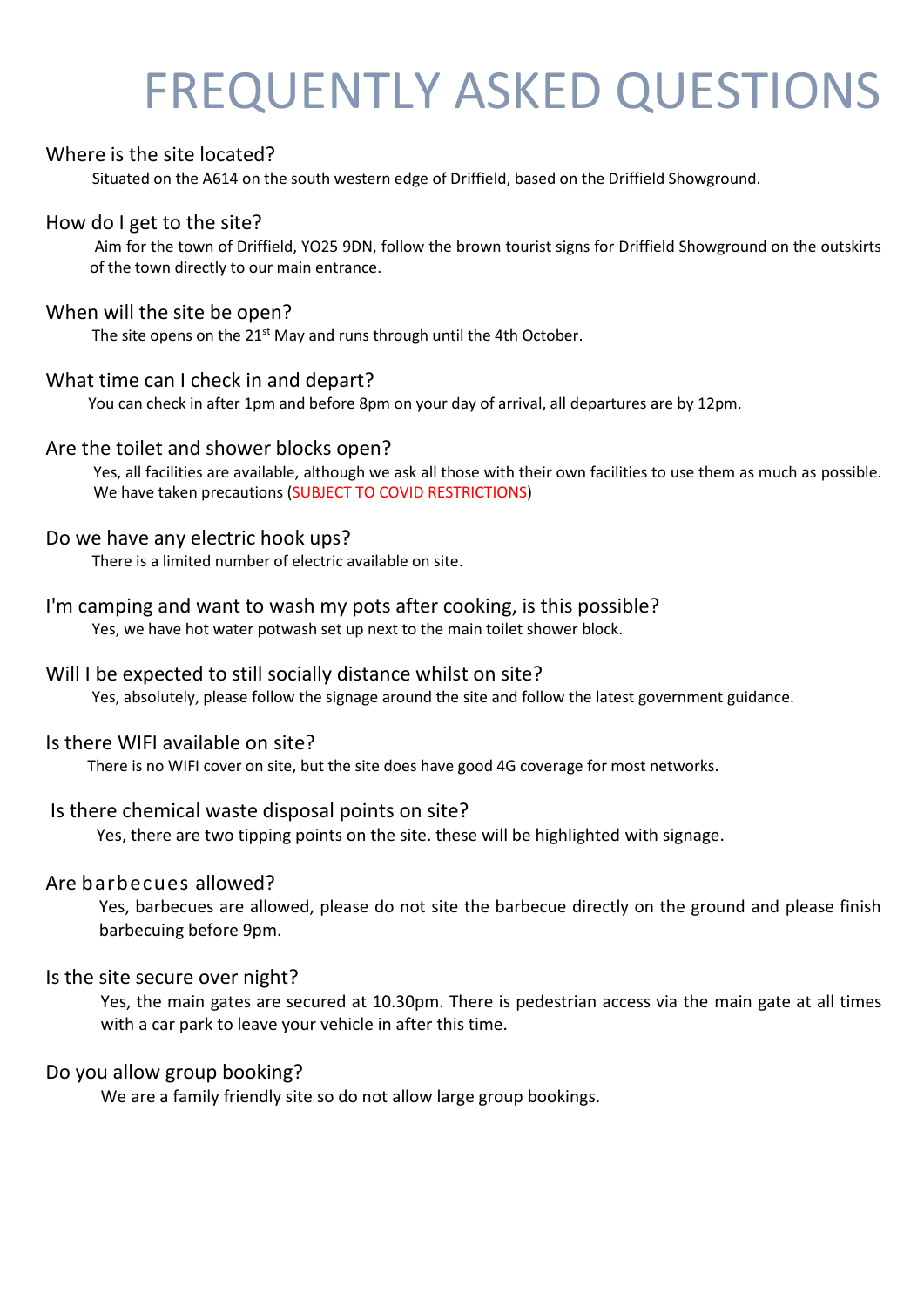## DISCOVER DRIFFIELD

|                         | <b>GIFTS, CARDS, JEWELLERS,</b><br><b>BOOKS, TOYS &amp;</b><br><b>CONFECTIONERY</b> | 47<br>48<br>49 | Vape Driffield<br><b>Totally Wicker</b><br>Central Comp |
|-------------------------|-------------------------------------------------------------------------------------|----------------|---------------------------------------------------------|
|                         | The Post Office Shop & Thorntons                                                    | 50             | Micklethwaite                                           |
| -21                     | The Little Balloon Co                                                               | 51             | Affordable Ca                                           |
| $\overline{\mathbf{3}}$ | <b>Sugared Candy</b>                                                                |                | 52 Drury Sports                                         |
| $\mathbf{A}$            | Wonders of the Wolds                                                                | 53             | Go Mobile                                               |
| 5 <sub>1</sub>          | Sokells                                                                             | 54             | William Hill                                            |
|                         | 6 The Gift Shop                                                                     |                | 55 Bet Fred                                             |
|                         | <b>7.</b> The Card Factory                                                          |                | 56 Ellis Brothers                                       |
| 8 <sub>1</sub>          | <b>WH Smith</b>                                                                     | 57             | Boots the Che                                           |
| 9 <sup>1</sup>          | Michael Roberts Jewellers                                                           | 58             | Superdrug                                               |
|                         | 10 Little Book Emporium                                                             | 59             | Driffield Cobb                                          |
|                         | 11 Sue's Sweets & Gifts                                                             | 60             | <b>White Rose Fl</b>                                    |
|                         | 12 Catch & Empire                                                                   |                | 61 Motorcount Lt                                        |
|                         | <b>CLOTHES, FOOTWEAR INC</b>                                                        |                | 62 Martins News                                         |
|                         | <b>CHILDREN'S</b>                                                                   | 63             | Sew Happy                                               |
|                         | <b>13</b> CJ Ladies Fashion                                                         |                | 64 Rodger Bentle                                        |
|                         | 14 Barbara Ashton Lingerie                                                          |                | 65 The Tack Shed                                        |
|                         | <b>15</b> Little Rascals                                                            |                | 66 Boro Tyres                                           |
|                         | 16 M&Co                                                                             |                | 67 Express Laund                                        |
|                         | 17 AWG Hall Ladies and Gents Outfitters                                             |                | <b>PRE-LOVED</b>                                        |
|                         | <b>18</b> Winters Shoes                                                             | 68             | All Sorts                                               |
|                         | 19 First Class Boutique                                                             | 69             | A W Smithson                                            |
|                         | 20 H&K Embroidery                                                                   | 70.            | Little Emporit                                          |
|                         | <b>HOME, GARDEN,</b>                                                                |                | Aladdins Cave                                           |
|                         | <b>ELECTRICAL, DECORATION</b>                                                       |                | <b>St Catherines</b>                                    |
| 21                      | Crown Decorating Centre                                                             |                | Dove House H                                            |
|                         | 22 Booths Electrical                                                                | 741            | Age UK                                                  |
|                         | <b>23</b> Dobsons Decorators                                                        |                | Sell It For You                                         |
|                         | 24 Bishops Furniture                                                                |                | 76 YMCA                                                 |
|                         | 25 Direct Flooring                                                                  |                | Age UK                                                  |
|                         | 26 Arthur Day Electrical                                                            |                | Real Aid                                                |
|                         | 27 Dave Wallis Furniture & Antiques                                                 |                | Barnardos.                                              |
| 28                      | <b>Calverts Carpets</b>                                                             | 80             | Sue Ryder                                               |
| 29                      | Yorkshire Trading Co                                                                |                | <b>HAIR, HEALT</b>                                      |
| 30                      | <b>Pocklington Carpets</b>                                                          | 81.            | <b>Bridge Street</b>                                    |
| 31.                     | <b>Boyes</b>                                                                        | 82             | The Olive Tree                                          |
| 32.                     | <b>Rotherhams</b>                                                                   | 83             | Love Hair                                               |
| 33.                     | <b>Kiplingcotes Furniture</b>                                                       | 84             | Breathtaking                                            |
| 34                      | <b>B&amp;M</b>                                                                      | 85             | Wolds Way Gy                                            |
| 35                      | Wilkos                                                                              | 86             | The Beauty Zo                                           |
| 36.                     | Gardenwood UK                                                                       | 87             | Dexters Haird                                           |
|                         | Michael Scott Carpets                                                               | 88             | MJ Hair                                                 |
| 38                      | Sue Bentley Fabrics & Gifts                                                         | 89             | Sals Barbers                                            |
| 39                      | Mole                                                                                | 90             | Andi's Barbers                                          |
| 40                      | F. Waites                                                                           | 91.            | Studio 24                                               |
|                         | <b>SPECIALIST INC CHEMISTS</b>                                                      | 92             | Legends and                                             |
|                         | <b>&amp; NEWSAGENTS</b>                                                             | 93             | <b>Clair's Beauty</b>                                   |
| 41.                     | Driffield Laundrette                                                                | 94             | <b>Essential Bear</b>                                   |
| 42                      | Lloyds Chemist                                                                      | 95             | The Health Ex                                           |
| 43                      | The Bike Cave                                                                       | 96             | <b>Exchange Stre</b>                                    |
| 44                      | The Ink Lounge                                                                      | 97.            | La Vie En Rose                                          |
| 45                      | <b>Pins and Needles</b>                                                             | 98             | House of Hair                                           |
| 46                      | Simpli Vape,                                                                        | 99             | <b>Belle Hair</b>                                       |

| Vape Driffield                                    | 100        |
|---------------------------------------------------|------------|
| <b>Totally Wicked</b>                             | 101        |
| <b>Central Computers</b>                          | 102        |
| Micklethwaite Art Studio                          | 103        |
| Affordable Cars                                   | 104        |
| Drury Sports                                      | 105        |
| Go Mobile                                         | 106        |
| William Hill                                      | 107        |
| <b>Bet Fred</b>                                   | 108        |
| <b>Ellis Brothers</b>                             | 109        |
| Boots the Chemist                                 | 110        |
| Superdrug                                         | 111        |
| Driffield Cobbler                                 | 112        |
| <b>White Rose Florist</b>                         | 113        |
| Motorcount Ltd                                    | 114        |
| Martins Newsagent                                 | 115        |
| Sew Happy                                         | 116        |
| Rodger Bentley Power Equipment                    | 117        |
| The Tack Shed                                     | 118        |
| Boro Tyres                                        | 119        |
| <b>Express Laundry</b>                            | 120        |
| <b>E-LOVED</b>                                    | 121        |
| All Sorts                                         | 122        |
| A W Smithson                                      | GE         |
| Little Emporium                                   | 123        |
| Aladdins Cave                                     | 124        |
| St Catherines Hospice                             | 125        |
| Dove House Hospice                                | 126        |
| Age UK                                            | 127        |
| Sell It For You                                   | 128        |
| <b>YMCA</b>                                       | 129        |
| Age UK                                            | 130        |
| Real Aid                                          | 131        |
| Barnardos.                                        | 132        |
| Sue Ryder                                         | 133        |
| <b>IR, HEALTH &amp; BEAUTY</b>                    | 134        |
|                                                   | 135        |
| <b>Bridge Street Dentist</b>                      | 136        |
| The Olive Tree Spa                                | 137        |
| Love Hair                                         | 138        |
| Breathtakingly Beautiful                          | 139        |
| Wolds Way Gym                                     | FO         |
| The Beauty Zone                                   |            |
| Dexters Hairdressers                              | 140        |
| MJ Hair                                           | 141        |
| Sals Barbers                                      | 142        |
| Andi's Barbers                                    | 143        |
| Studio 24                                         | 144        |
| Legends and Rebels                                | 145        |
| Clair's Beauty                                    | 146        |
| <b>Essential Beauty</b>                           | 147        |
| The Health Exchange                               | 148        |
| <b>Exchange Street Dentists</b><br>La Vie En Rose | 149<br>150 |
|                                                   |            |

| 00              | <b>Specsavers</b>                               |     | <b>TAKEAWAY FOOD</b>                 |
|-----------------|-------------------------------------------------|-----|--------------------------------------|
| 01              | <b>NHS Dentist</b>                              | 153 | Jack Kennedys Fish and Chips         |
|                 | 02 The Salon                                    |     | 154 Golden River Chinese             |
| 03              | Sam Fletcher Beauty                             |     | <b>155</b> Maramis Kebab House       |
| 04              | <b>KS Evewear</b>                               |     | <b>156</b> La Paz Pizza              |
| 05              | <b>KS Hair</b>                                  |     | 157 Dominos Pizza                    |
| 06              | Beautique 32                                    |     | 158 Oasis                            |
| 07              | Nail & Beauty Secret                            |     | 159 Delicious Deli                   |
| 08              | <b>Scrivens Opticians</b>                       |     | 160 Marios                           |
| 09              | <b>Red Hairdressers</b>                         |     | 161 Prego                            |
| 10              | Europamoda                                      |     | 162 Greggs                           |
| 11              | <b>Headquarters</b>                             |     | 163 Subway                           |
| 12              | <b>Turkish Barbers</b>                          |     | 164 Stuarts Fish and Chips           |
|                 | 13 Gentlemans Barbers                           |     | 165 Fat Boys                         |
|                 | 14 Lavish & Emma Jane Aesthetics                |     | 166 Napoli                           |
| 15              | Stacks of Style Hair & Beauty                   |     | 167 KS Garden Chinese                |
| 16              | Embellish                                       |     |                                      |
| 17 <sub>1</sub> | S & G Barbers                                   |     | <b>CAFES</b>                         |
| 18              | The Singing Barbers                             | 168 | The Bike Cave Café                   |
| 19              | Glens Opticians                                 |     | 169 Café Leon                        |
|                 | 20 R M Higson Opticians                         | 170 | Roberto Authentic Italian Gelato     |
| 21              | Aquarius                                        | 171 | Costellos                            |
| 22              | Orange Tree Dental                              | 172 | Café Culture                         |
|                 | <b>GENERAL &amp; PROFESSIONAL</b>               | 173 | The Secret Garden                    |
| 23              | <b>Bridge Street Vets</b>                       |     | 174 Cozee Cafe                       |
| 24              | <b>Woolley Parks Estate Agents</b>              |     | 175 Molly & Jean                     |
|                 | Willowgreen Estate Agents                       | 176 | Kinship (coming soon)                |
| 25<br>26        | KC Taxis                                        |     | Frankies                             |
| 27              | Priory Vets                                     |     | <b>PUBS &amp; RESTAURANTS</b>        |
| 28              | Great Driffield Radio                           |     | 178 The Benjamin Fawcett             |
| 29              | The Post Office                                 |     | 179 Hotel 41                         |
| 30              | Lloyds Bank                                     |     | 180 The Crooked Tap (coming soon)    |
|                 | 31 HSBC                                         |     | 181 The Full Measure                 |
|                 | <b>B2</b> Dee Atkinson & Harrison Estate Agents |     | 182 El Dorados                       |
| 33              | World Choice Travel Agents                      |     | 183 Bollywood                        |
| 34              | <b>Hays Travel</b>                              | 184 | The Water Margin                     |
| 35              | <b>Barclays</b>                                 |     | 185 The Bell Hotel                   |
| 36              | <b>Ullyotts Estate Agents</b>                   |     | <b>186</b> The Original Keys         |
| 37              | Driffield & Wolds Weekly                        | 187 | Georgies Bar                         |
| 38              | <b>InExpress</b>                                |     | 188 The Star                         |
| 39              | Aldgate Vets                                    |     | 189 The Spread Eagle                 |
|                 |                                                 |     | 190 The Butchers Dog                 |
|                 | FOOD                                            |     | 191 The Tiger                        |
|                 | 40 EU Mini Market                               | 192 | <b>The Buck Hotel</b>                |
| 41              | Costcutter                                      |     | 193 Trishna                          |
|                 | 42 Lidi                                         |     | 194 Stuarts Fish and Chip Restaurant |
| 43              | <b>Thomas the Baker</b>                         |     | 195 Marco Polo                       |
| 44              | <b>Taylor Made Cakes</b>                        |     | 196 Mariners Arms                    |
| 45              | Costellos                                       | 197 | Mishka Pub                           |
| 46              | Rafters Fruit, Veg, Florist and Deli            |     |                                      |
| 47              | Tesco                                           |     | <b>INFORMATION</b>                   |
| 48              | Cammish Butchers                                |     | 198 Driffield Town Council           |
|                 | 49 Iceland                                      |     | 199 Public Conveniences              |
|                 | $50$ Cooplands                                  |     | 200 Ilbrary                          |

The colour of each number's box shows the business category on the map and the colour of the name shows which Quarter you will find them in.

**151** Rose Cottage Butchers

**152** Thorleys Bakers

201 Free Parking

202 Market Day - Thursday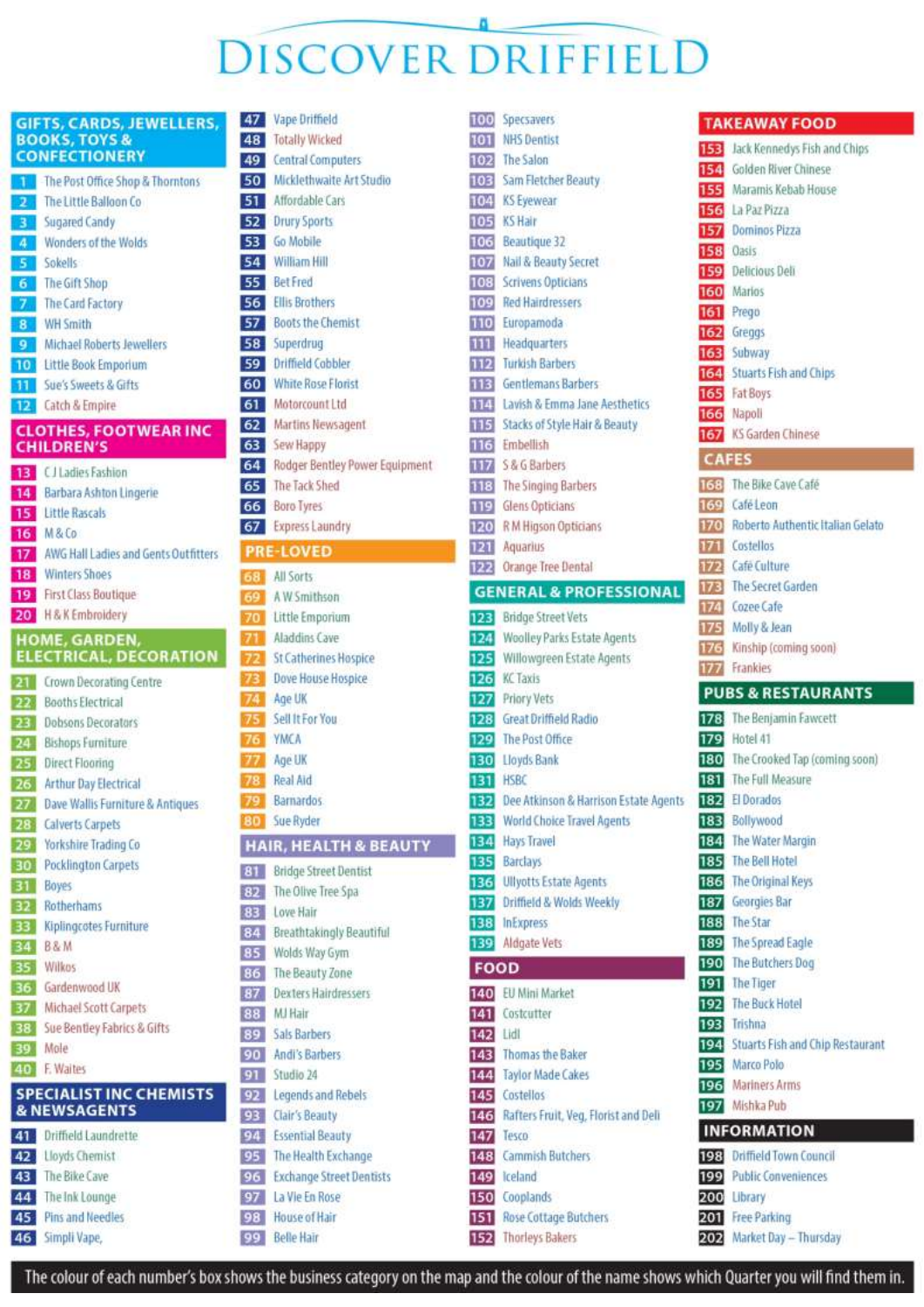

DISCOVER DRIFFIELD THE DRIFFIELD TOWN SHOPPING GUIDE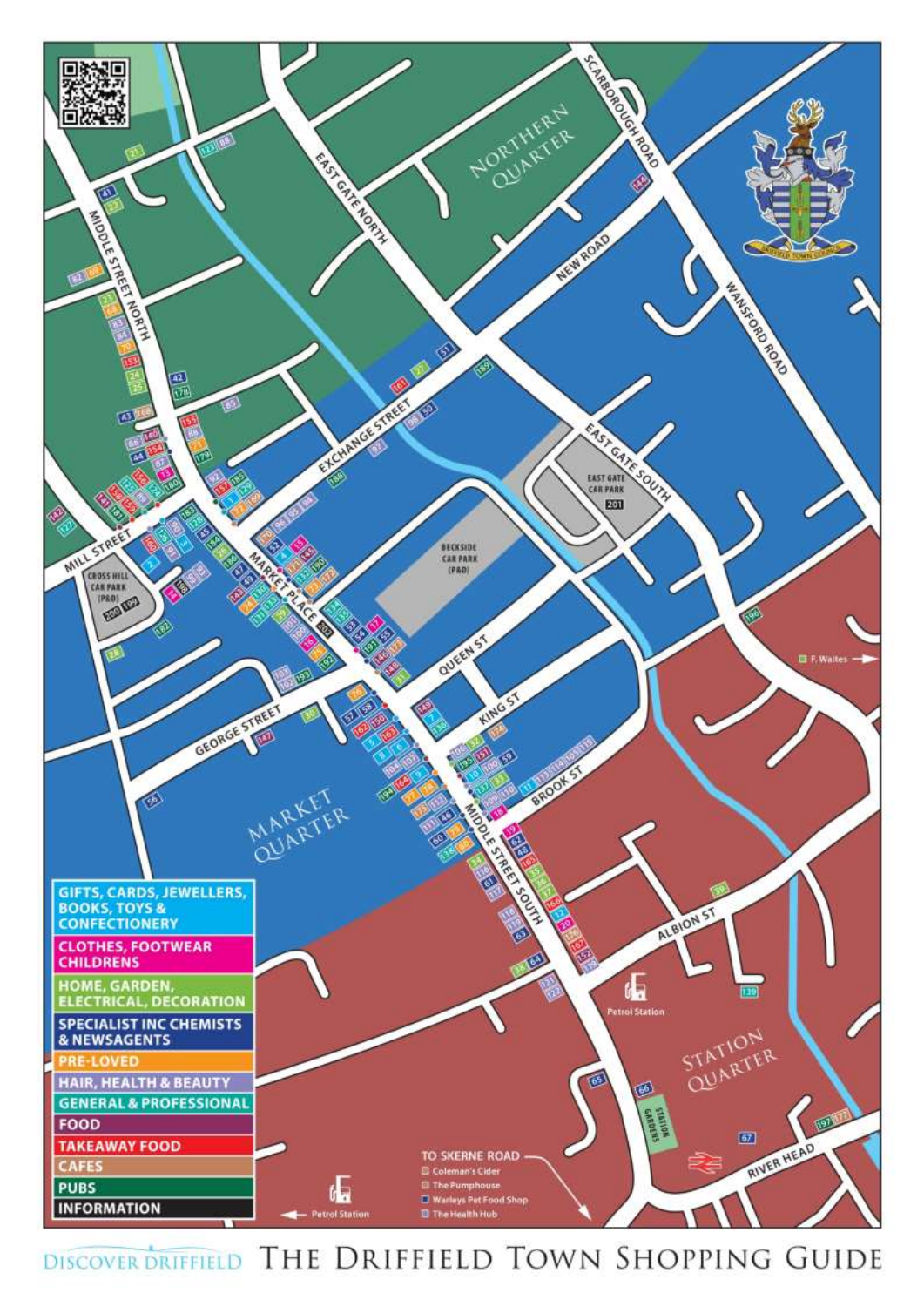## LOCAL ATTRACTIONS

**Please have a read through the following local attractions, this does not cover everything on offer within the county by far, but is a good taster!**

## **SLEDMERE HOUSE**



Sledmere which has captivated visitors for over 200 years. Carefully designed by Sir Christopher Sykes, 2nd Baronet, and nurtured by successive generations, this very special place brings new devotees every year.

Jealously guarded, but hard not to share, the atmosphere is informal, the landscape breathtaking and the welcome warm and friendly. Gardeners, antique and architecture lovers, walkers, bird watchers, military enthusiasts, photographers, painters and music buffs all seem instantly at home.

The wagoner's museum, which is in the entrance area to Sledmere House, tells the story of the Wagoner's Special Reserve with photographs, papers, memorabilia and a medal collection. Sir Mark Sykes' uniform is also on display.

The Coach House Cafe has a justifiable reputation for a delicious range of home cooked foods and our staff take great pride in maintaining the Sledmere tradition of fine hospitality. Local produce is used wherever possible and we are sure there will always be something to tempt you.

No visit to Sledmere would be complete without a browse around the well-stocked gift shop. They have selected many new ranges of china, books and stationery, food, and other quality gifts. The range of top-quality plants is expanding again with an even wider choice at very competitive prices.

Sledmere has a history as a House filled with music. The famous pipe organ is played on Wednesdays and Sundays 13:30 to 15:30. You are welcome to stay and listen for as long as you wish.

There is a children's playground situated adjacent to the picnic area. An in-house quiz for children makes the visit interesting and memorable.

The delightful park walk takes you around the perimeter of the park, where you can see the red deer bred on the estate. Sledmere is also an ideal base for exploring the Wolds.

Entertaining and informative; our guided tours can be booked in advance. To book your group visit, please ring 01377 236637 or email info@sledmerehouse.com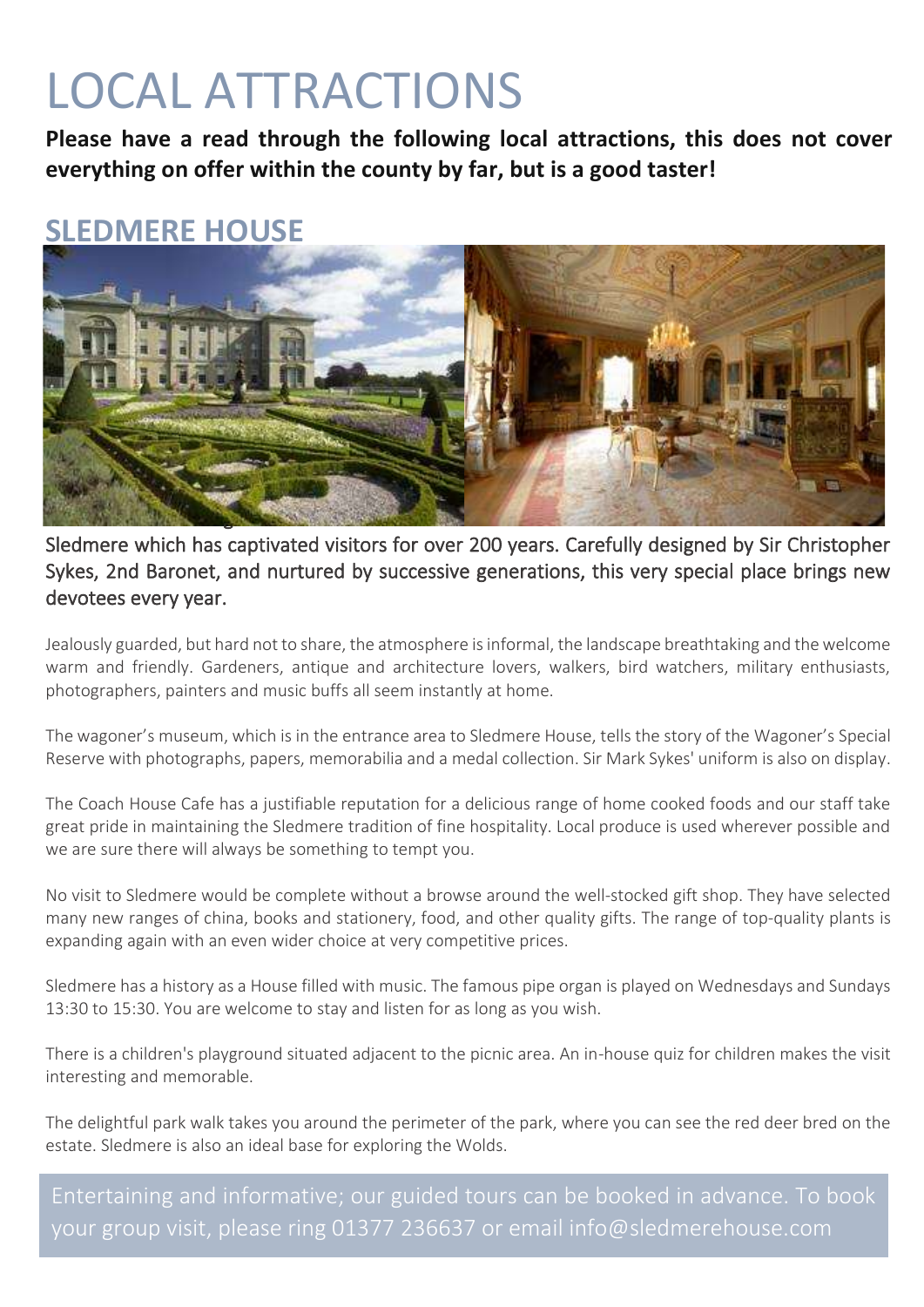## **EXPLORE THE WORLD, EXPLORE THE WOLDS**



**Yorkshire Wolds is a relatively small crescent of rolling chalky countryside, arcing from glorious Filey with its miles of golden beaches in the north to bustling Hessle, home of the world-famous Humber Bridge, in the south**.

The Yorkshire Wolds Way 79 mile National Trail extends through the East Riding of Yorkshire into Ryedale featuring the widest of wide open spaces, the bluest of endless skies - the Yorkshire Wolds landscape is the perfect place for anyone looking to escape the rat race.

Whether you are looking for an active holiday on two feet, two wheels or four hooves, a culture break, or a relaxing few day just taking in some great views and great food, the Yorkshire Wolds won't disappoint.

## **THE CHALKLAND WAY**



**The Chalkland Way is a 40-mile circular walking route on the beautiful Yorkshire Wolds, Britain's most northerly chalk outcrop, linking the villages of Great Givendale, Bishop Wilton, Bugthorpe, Thixendale, Fimber, Wetwang and Huggate.**

Most walkers start and finish at Pocklington, a pleasant market town with plenty of eating and drinking establishments, and some overnight accommodation. Pocklington is situated about a mile north of the A1079 Beverley to York road, and is served by regular buses

between York and Beverley. The route was established in 1994 by Ray Wallis.

## **THE MINSTER WAY** [www.minsterway.btck.co.uk/](http://www.minsterway.btck.co.uk/)



**The Minster Way is a splendid 50-mile walkers' route through East Yorkshire, between the magnificent Minsters of Beverley and York, visiting Arram, Scorborough, North Dalton, Lockington, Millington, Great Givendale, Bishop Wilton, Full Sutton, Stamford Bridge, Kexby and Fulford.**

The route was originated in 1980, by Ray Wallis, of the [East Yorkshire Area of the Ramblers'](http://www.eastyorkshireramblers.org.uk/) Association, and offers a good introduction to the East Yorkshire countryside, including the Yorkshire Wolds. It is well

signposted, waymarked and delineated on O.S. maps. A December 2013 edition of the detailed guide is available, and a badge on completion.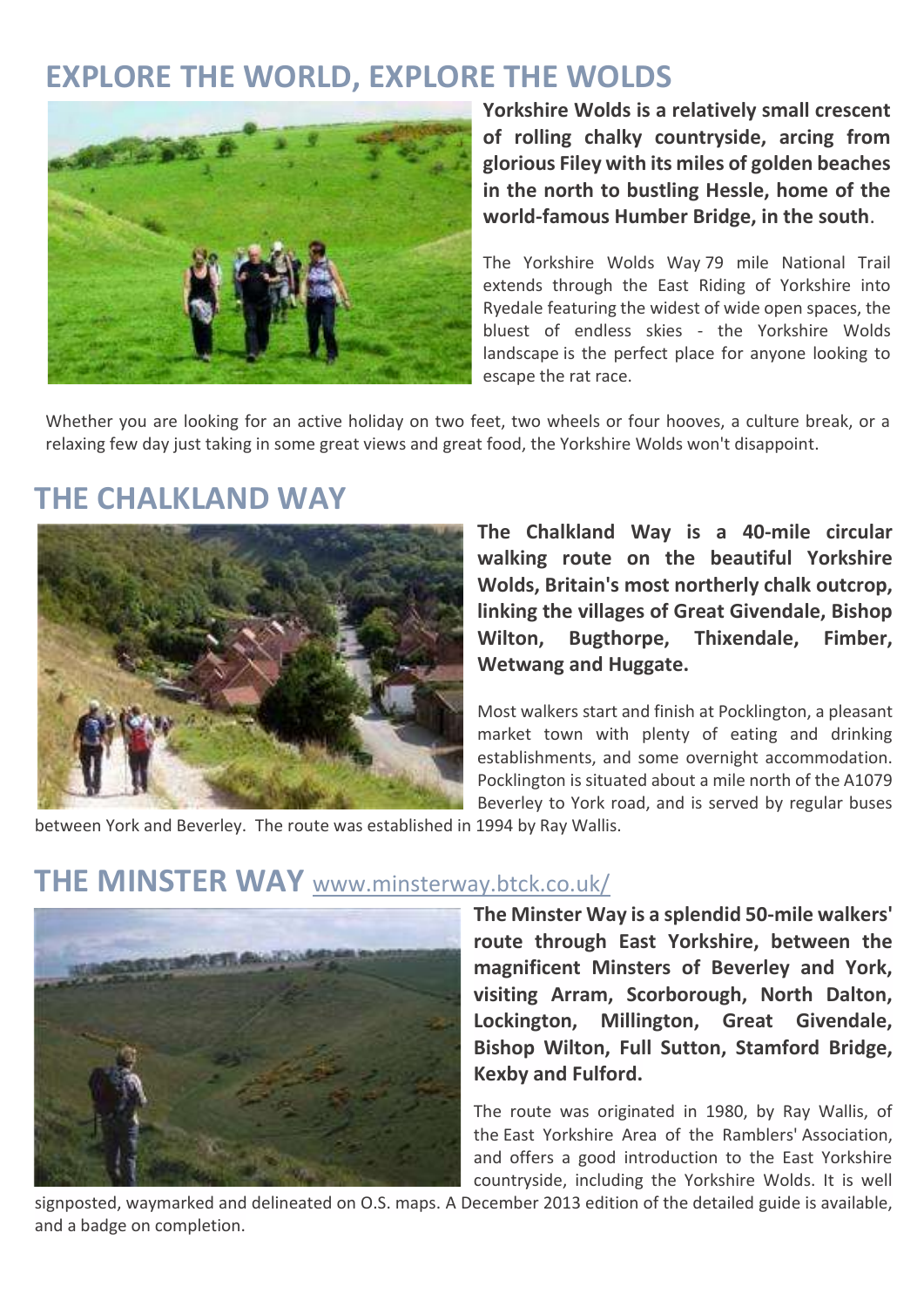## **DALBY FOREST** [www.forestryengland.uk/dalby-forest](http://www.forestryengland.uk/dalby-forest)



**Glacial valleys to the south create a unique 'rigg and dale' landscape, while the north of the forest sits on an upland plateau. The landscape offers a variety of different trails whether you are looking for a gentle stroll, challenging bike ride or active run – all amid breath taking scenery.**

Dalby Forest is home to an abundance of

internationally important wildlife species and is also a designated Dark Sky Discovery Site, where you can experience the magic of seeing the Milky Way with the naked eye.

Come rain or shine, day, or night, you will have a fantastic forest adventure and create lasting memories at any time of the year.

## **BEMPTON CLIFFS** www.rspb.org.uk/reserves-and-events/reserves-a-z/bempton-cliffs/



**The chalk cliffs of Bempton Cliffs are an ideal habitat for a huge range of seabirds. From April to October, they support England's largest population of seabirds. Grassland and scrub along the cliff tops are also home to breeding and wintering farmland birds.**

**Conservation -** Our Bempton Cliffs reserve on the Yorkshire coast protects more than 5km of sea cliffs. The RSPB is managing the reserve for the

benefit of its wildlife, which also includes seals and porpoises - with a long-term view to upgrading its protection status.

## **BRIDLINGTON** www.discoveryorkshirecoast.com/bridlington/



**Glorious clean beaches, history galore, sporting fun, independent shops, great entertainment, and amazing nature, in Bridlington there really is something for everyone, whatever the weather.**

Bridlington's [pre-roman harbour](https://www.discoveryorkshirecoast.com/bridlington/thedms.aspx?dms=11&ids=2295909_) and characterful Old Town are mustsees for any history buff, being home to the beautiful Augustinian Priory[, Bayle Museum](https://www.discoveryorkshirecoast.com/bridlington/thedms.aspx?dms=11&ids=1570195_) and [Harbour Heritage Museum.](https://www.discoveryorkshirecoast.com/bridlington/thedms.aspx?dms=11&ids=1583659_)

For nature lovers, going on a seashore safari, a boat trip around the bay or bird watching a[t Bempton Cliffs](https://www.discoveryorkshirecoast.com/bridlington/thedms.aspx?dms=11&ids=2172918_) are all experiences not to be missed.

For lively and energetic endeavours, [East Riding Leisure Bridlington](https://www.discoveryorkshirecoast.com/bridlington/thedms.aspx?dms=11&ids=2053020_) is

boasting with high tec fun and fitness including swimming, climbing and cycling- all under one roof, an[d Bridlington](https://www.discoveryorkshirecoast.com/bridlington/thedms.aspx?dms=11&ids=2175140_)  [Spa h](https://www.discoveryorkshirecoast.com/bridlington/thedms.aspx?dms=11&ids=2175140_)osts the best dance, comedy and music performers.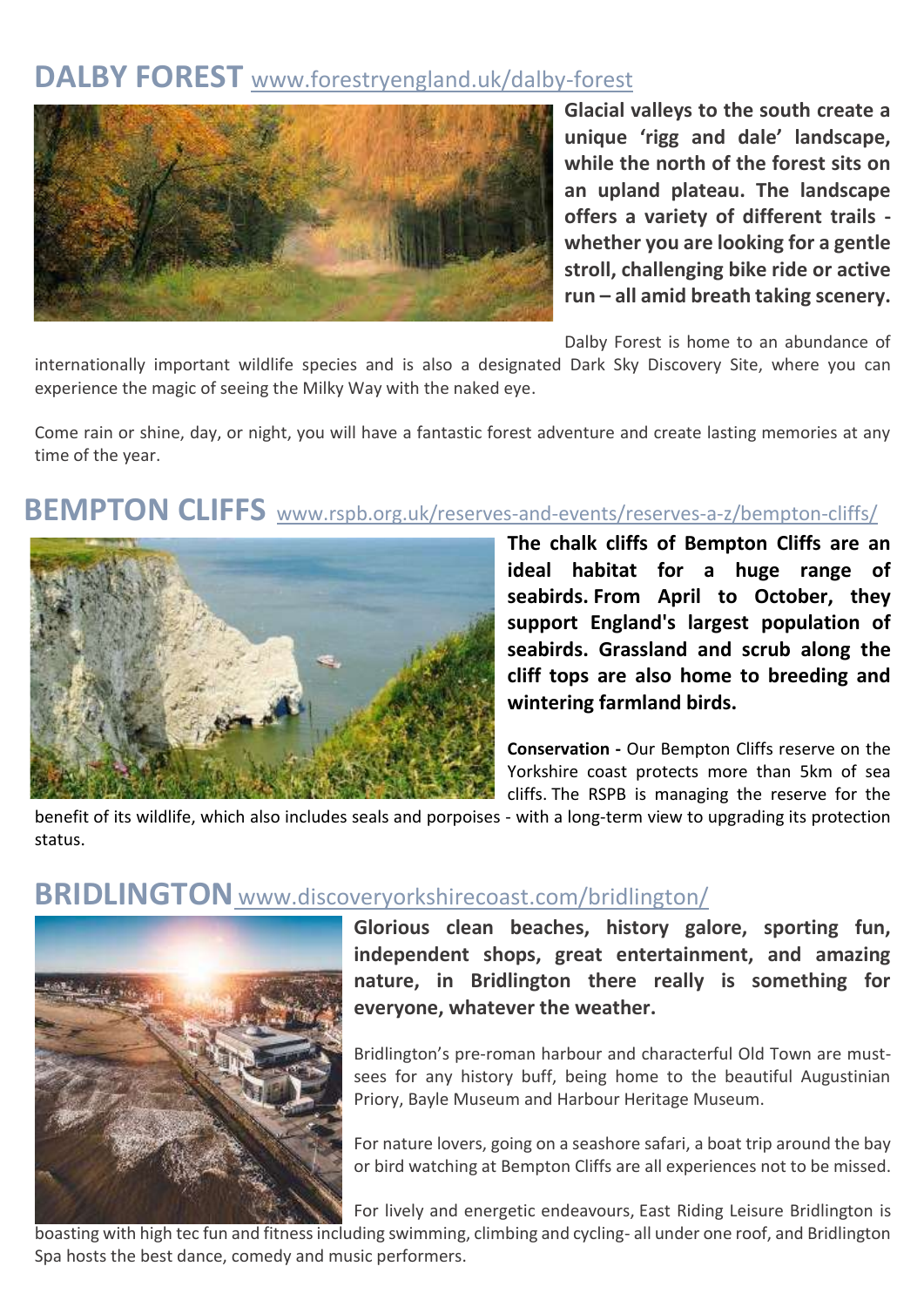## **FILEY** [www.discoveryorkshirecoast.com/filey/](http://www.discoveryorkshirecoast.com/filey/)



## **Filey is the perfect place for those who enjoy a gentler pace of life - a little off the beaten track, and all the better for it!**

With its glorious sweep of soft, golden sand, Filey beach is one of the best in the country for families – it's so huge that, no matter how busy it gets, it's never crowded.

It's the perfect place to take a walk, fly a kite, build a sandcastle, snooze in a deckchair, or maybe do a spot of birdwatching – Filey Brigg, a peninsula at the northern end of the town.

Early spring may find you face to face with a snoozing seal on the beach, and in summer porpoise sightings are regular. Then why not follow it up with a trip to the much-loved Coble Landing, a slipway with a picturesque jumble of boats

and kiosks, for a cuppa and a bacon buttie?

The town, too, is full of gentle pleasures, with its Edwardian architecture, quirky shops and intriguing museum. And – it's official! – Filey boasts the second best B&B in the entire world: TripAdvisor Travellers' Choice Awards 2014.



## **SCARBOROUGH** www.discoveryorkshirecoast.com/scarborough/

**Scarborough is the original seaside resort; stunning scenery, glorious beaches, loads to see and do – is it any wonder that people have been flocking to Scarborough for nearly 400 years now?**

You can still immerse yourself in Scarborough's history with [Scarborough Castle](https://www.discoveryorkshirecoast.com/scarborough/thedms.aspx?dms=11&ids=1710786_) and the [Rotunda Museum of](https://www.discoveryorkshirecoast.com/scarborough/thedms.aspx?dms=11&ids=1582174_)  [geology.](https://www.discoveryorkshirecoast.com/scarborough/thedms.aspx?dms=11&ids=1582174_) You could venture down to the seafront to enjoy the traditional amusement arcades, ice cream parlours, shellfish stalls and beach huts.

Outdoor adventures can be found in numbers: try boating in [Peasholm Park;](https://www.discoveryorkshirecoast.com/scarborough/thedms.aspx?dms=11&ids=1710588_) take a ride on the [miniature railway;](https://www.discoveryorkshirecoast.com/scarborough/thedms.aspx?dms=11&ids=1581690_) be daring on the [Sky Trail Adventure](https://www.discoveryorkshirecoast.com/scarborough/thedms.aspx?dms=11&ids=1581690_) bridge and beam course; splash about at the world class [Alpamare Waterpark](https://www.discoveryorkshirecoast.com/scarborough/thedms.aspx?dms=11&ids=3630350_) and make friends with the penguins at [Scarborough Sea Life](https://www.discoveryorkshirecoast.com/scarborough/thedms.aspx?dms=11&ids=1582450_)  [Sanctuary.](https://www.discoveryorkshirecoast.com/scarborough/thedms.aspx?dms=11&ids=1582450_)

But despite its rich history, Scarborough doesn't live in the past. The town is constantly innovating to keep its place as one of the most popular holiday destinations in the UK. Explore our website to find out more.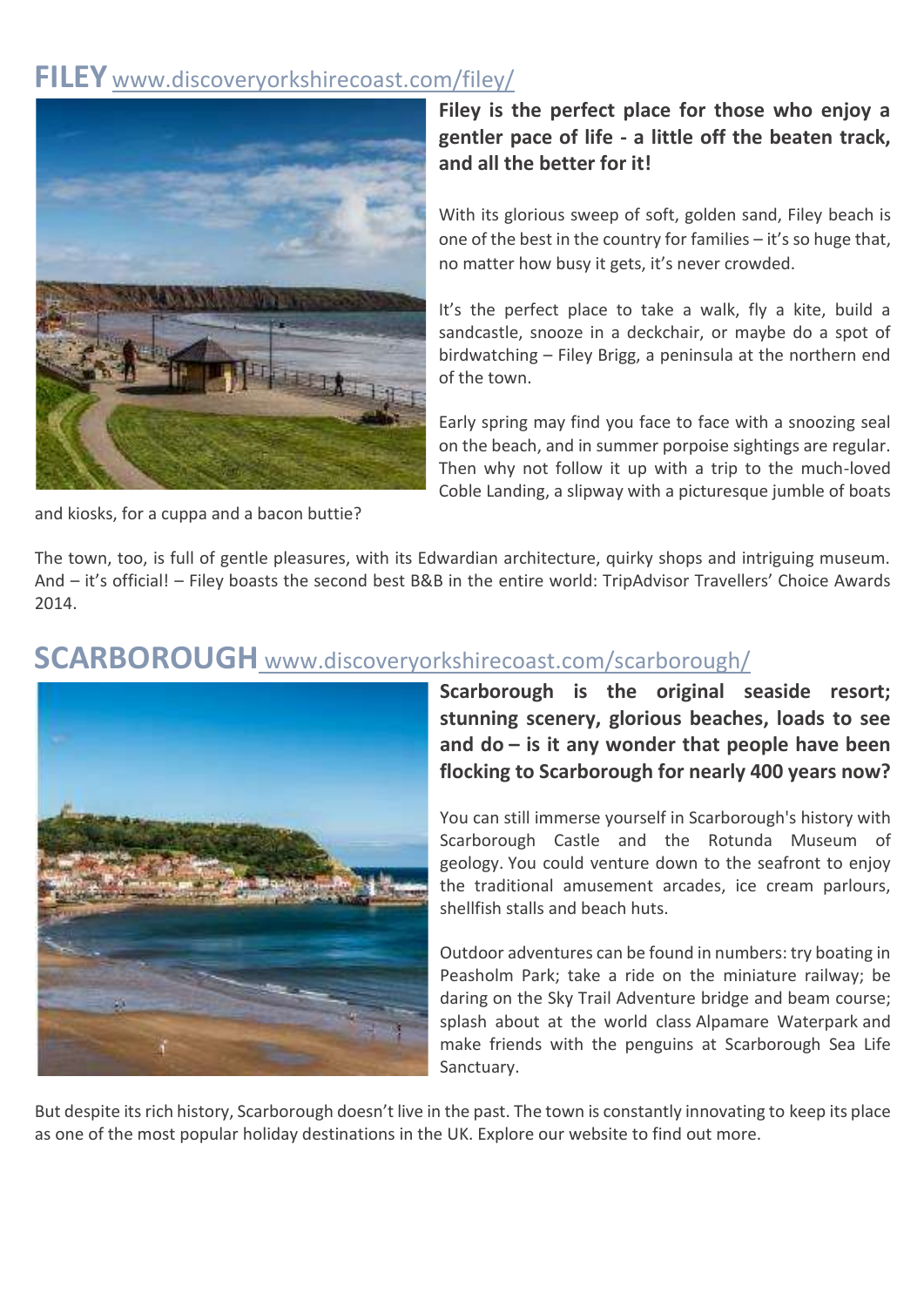## **BEVERLEY** [www.yorkshire.com/places/east-yorkshire/beverley/](http://www.yorkshire.com/places/east-yorkshire/beverley/)



**Voted one of the best places to live in the UK, Beverley is also one of Yorkshire's best kept secrets. Renowned for its exquisite 13th Century Minster, the town is home to a lively market, a thriving music scene, excellent flat racing and a medieval skyline that remains refreshingly unspoilt.**

Beverley's charming streets and courtyards continue to attract history buffs, music lovers, racegoers, and shoppers alike.

Landmarks include the gothic Beverley Minster - famous for its 13th century stone carvings and stained glass and the 15th century North Bar which divides impressive Georgian streets containing a great number of listed buildings.

Take advantage of the upmarket shopping experience and browse high street names independent shops, or wander around the traditional Saturday market ideal for picking up local produce and crafts.

Some of Britain's best flat racing takes place at the famous racecourse which has been part of the town's lifeblood since the 16th century providing a warm welcome to everyone throughout the season.

Beverley also boasts quirky cafes, acclaimed restaurants and historic pubs, and a visit would not be complete without a stroll on the Westwood.

## **MALTON** [www.visitmalton.com/](https://www.visitmalton.com/)



**One of Britain's most renowned foodie destinations with traditional food shops, artisan producers, restaurants, a cookery school, food tours, markets, and festivals. A small town with a big reputation for food.**

As well as an array of traditional butchers and bakers, the pretty market town is home to new and exciting Yorkshire food brands such as Groovy Moo Gelato, Florian Poirot, Roost Coffee, and Brass Castle Brewery.

In fact, it was Antonio Carluccio who first called Malton 'Yorkshire's Food Capital' and since then we have not looked back! With a growing community of 'Made in Malton' producers - our famous gelato maker, bakeries, breweries, coffee roastery, gin distillery and more.

Malton Monthly Food Market is held on the second Saturday each month, while May's massive annual Food Lovers Festival attracts some of the biggest names in food.

The annual Malton Harvest Food Festival is in September. Visitors are also encouraged to roll up their sleeves and get cooking at Malton Cookery School.

Come and spend a few days relaxing, eating, shopping, cooking, and enjoying Yorkshire's Food Capital.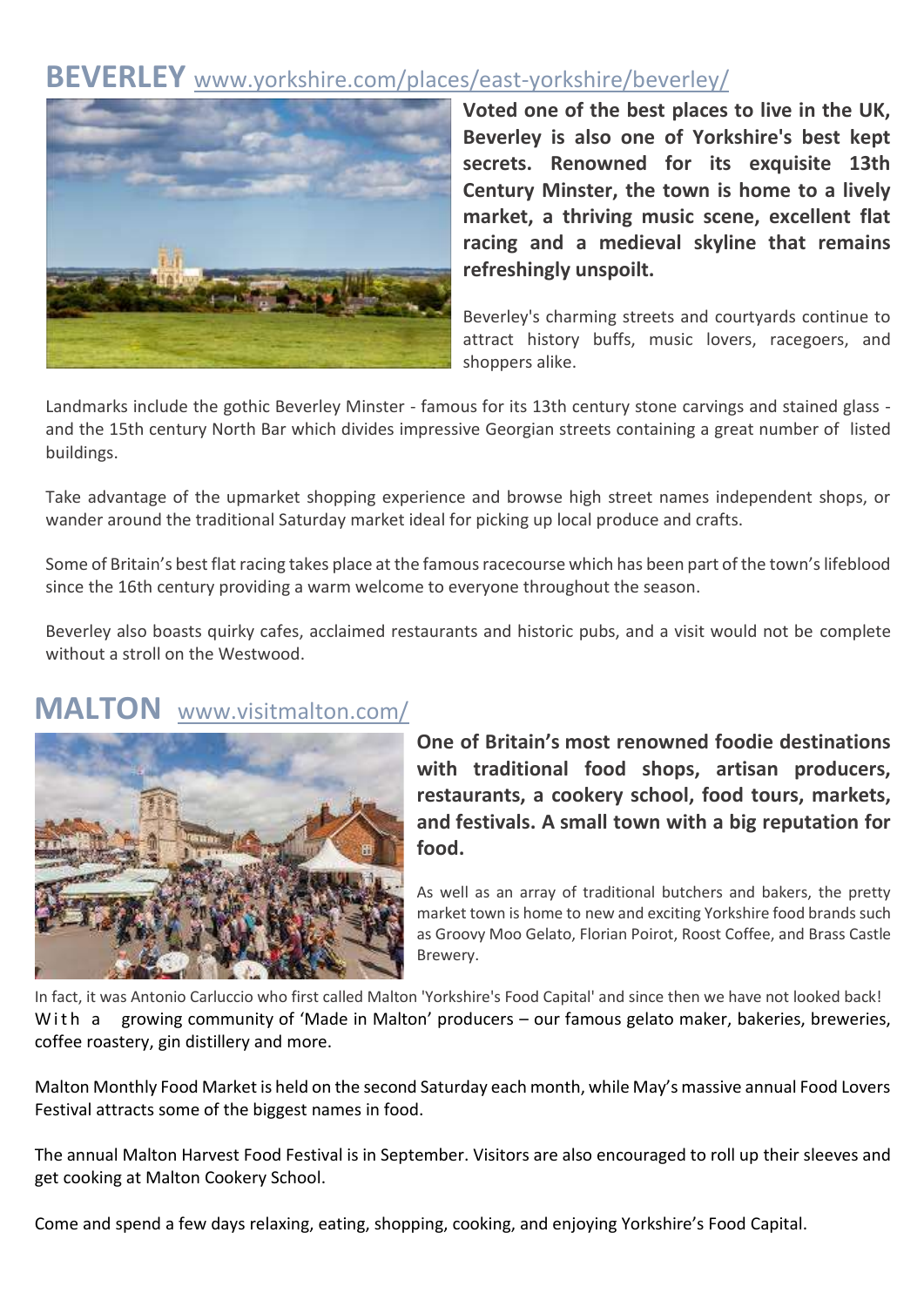## TERMS & CONDITIONS

*As with all businesses in the holiday trade, we aim to make your stay as enjoyable and peaceful as possible. To help achieve this, would you kindly observe the following conditions of booking:*

#### **Terms and Conditions**

**1.1** We consider these terms and conditions and our price list to set out the agreement between you and us for the supply of our services to you. **1.2** If you think there is a mistake with your booking please contact us immediately. **1.3** On booking a pitch at Camping on the Wolds Caravan and Camping Site you agree to the conditions below. **1.4** We reserve the right to change these Terms & Conditions at any time. Any such changes will take effect immediately when posted on the Website and/or the campsite office.

#### **Making a Booking**

**2.1** At least one member of your party must be over eighteen years old; this person has the authority of all persons in the party and accepts these Terms & Conditions. **2.2** You agree to be responsible for any loss or damage caused by any member of your party or animal accompanying you throughout your stay. **2.3** We do not allow horse boxes with horses or ladders to be present on your pitch. Or any other item that the manager deems to be not in keeping with the site. If you are unsure please contact the Site Office prior to your arrival. **2.4** Pitch fees are from 1pm to midday on day of departure. **2.5** On the day of booking a £20.00 non-refundable deposit per pitch is required and the remaining balance is due 7 days prior to arrival. **2.6** Unit – A standard unit is a tent, trailer tent, caravan, motorhome and campervan (which is registered and insured as a campervan).

#### **Groups**

**3.1** The names of all the adults in the party need to be provided at the time of booking. Failure to provide all the names may lead to the booking being cancelled or the Site Manager refusing entry to the site.**3.2** The site is to be used for recreational camping only.**3.3** Group bookings of over five units may be accepted at the discretion of site manager, please call for details.**3.4** A maximum of six people are permitted on each pitch.

#### **Details**

**4.1** Pitch Extras – Awnings **4.2** Pup Tents – Pup tents are free of charge and must be no larger than 2m x 1.5m. Pup tents may only be used by up to two children from 9 years to 16 years and the tent must be erected within the boundary of the accompanying unit. **4.3** Please note all units and pitch extras must fit within the boundary of the pitch booked. If the unit and extras exceed the pitch boundary an additional pitch must be paid for. **4.4** Visitors – Due to COVID regulations visitors will not be allowed on site throughout the 2021 season **4.5** Unit – A standard unit is a tent, trailer tent, caravan, campervan or motor home. **4.6** Standard Pitch - Grass pitch no electric hook-up **4.7** Premium Pitch – As per a standard pitch but includes electric hook-up and/or hard-standing. A premium pitch may be on grass. **4.8** Sign written towing vehicles are permitted on site provided campers are not trading or working from site, however you may be asked to park your vehicle away from the pitch. **4.9** Any damaged caused by wild animals to your belongings is not the responsibility of Camping On The Wolds Caravan and Camping Site.

#### **Arrival and Departure**

**5.1** It is important that you report to the Site Reception on arrival, before pitching. **5.2** Pitches must be vacated by midday on the day of departure unless otherwise agreed. Departures after midday are subject to availability and a charge of £5 per pitch up to 4pm.

#### **Management and Behaviour onsite**

**6.1** Our Site Managers are fully empowered in all aspects of Site operation and reserve the right to refuse entry. **6.2** Any wilful damage to the Site or any other property will result in you being asked to leave the Site. Our customers visit our Sites to enjoy the peace and tranquillity of the area. If anyone does not respect this, the Site Manager reserves the right to refuse them admission or ask them to leave the site at any time. If you are asked to leave under these circumstances, no monies will be refunded. **6.3** To respect the enjoyment of others, we ask that noise levels are kept to a minimum. No loud music is allowed on site at any time. Quiet time is requested from 10.30pm. **6.4** in the interest of safety, the burning of wood is strictly prohibited. Charcoal or Gas BBQ's only are allowed, providing they are raised off the ground. Open fires, fire pits and rope swings are also prohibited on site. **6.5** We are a dog friendly site, but owners must ensure all dog mess is picked up and dogs are kept on leads at all times. A maximum of two dogs per pitch are permitted on site. Please use the designated dog walking area. **6.6** Anyone driving a vehicle inappropriately will be asked to leave the site. The Site Speed limit is 5mph.

#### **Complaints and cancellations**

**7.1** We want you to have an enjoyable holiday. However, should you have cause to complain, please contact our Site Manager immediately who will try to resolve your complaint.